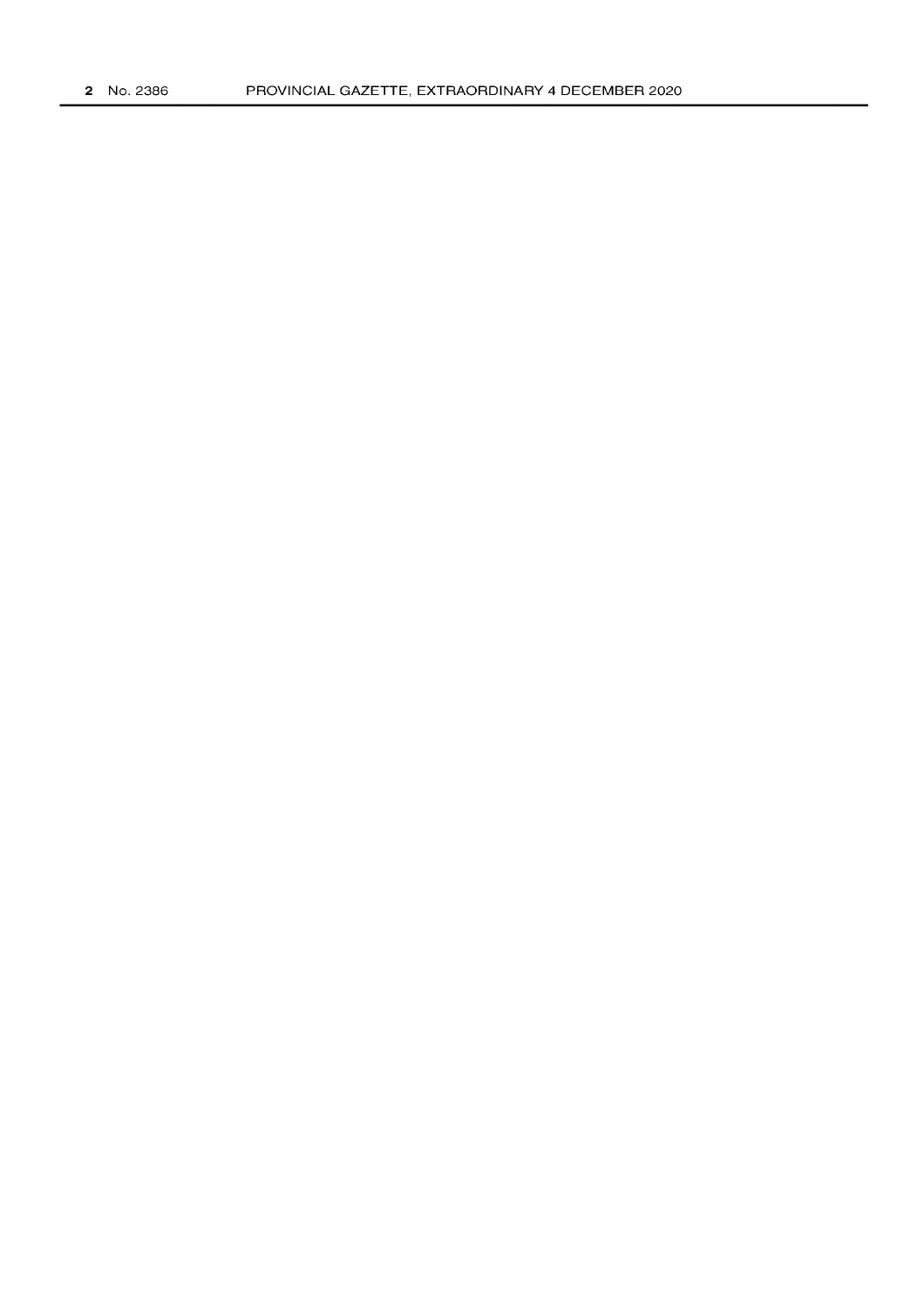TABLE OF CONTENTS

#### No Page No

# **GENERAL NOTICE I ALGEMENE KENNISGEWINGS**

| 120 | Northern Cape Liquor Act, 2008: Notice of intention to apply in terms of section 20 of the act for license [reg. 4 (1)] 13 |    |
|-----|----------------------------------------------------------------------------------------------------------------------------|----|
| 120 | Noord-Kaap Drankwet, 2008: Kennisgewing van voorneme om kragtens artikel 20 van die wet vir n lisensie                     | 13 |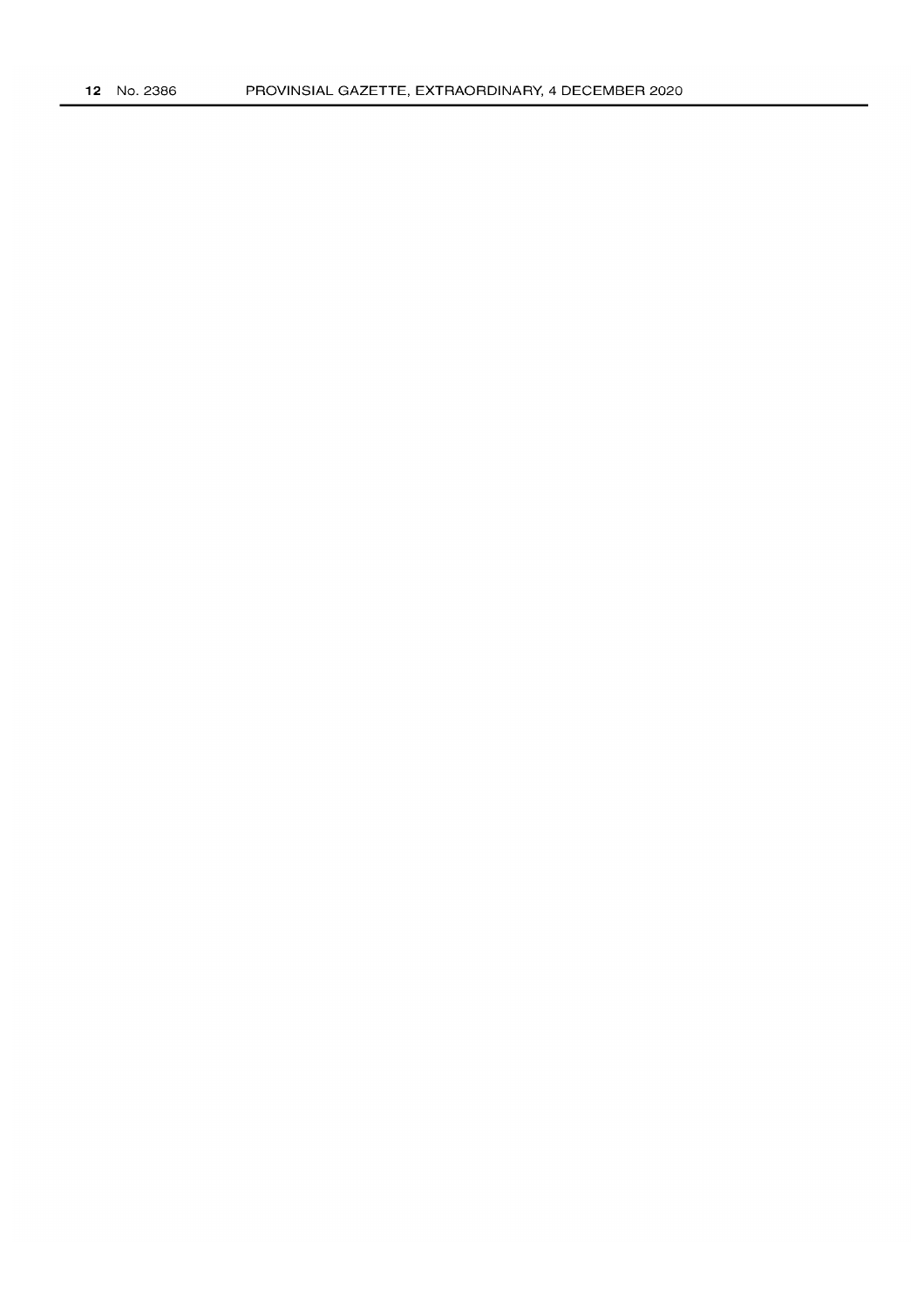# **GENERAL NOTICES**

# FORM 2

### **NOTICE 120 OF 2020**

NORTHERN CAPE LIQUOR ACT, 2008: NOTICE OF INTENTION TO APPLY IN TERMS OF SECTION 20 OF THE ACT FOR LICENSE [REG. 4 (1)]

Notice is hereby given that it is the intention to lodge the above-mentioned application, particulars of which appear hereunder, with the Northern Cape Liquor Board.

#### **SCHEDULE**

The undermentioned figures used in brackets in the Schedule, have the following meanings:

- $(1)$  = Full name, street and postal address of applicant.
- $(2)$  = Kind of licence applied for.
- $(3)$  = Kind of liquor to be sold.
- $(4)$  = Name under which business is to be conducted and full address of premises.
- $(5)$  = Extra Items to be sold; section 4  $(5)$  (a) and (b).

#### **DIKGATLONG MUNICIPALITY**

- **(1) Debora Emily Fourie,** (8910190138083), Fouriestreet 02 Delportshoop 8377; Fouriestreet 02 Delportshoop 8377.
- (2) Liquor store license.
- (3) All kinds of liquor.
- (4) R & M Liquors, Fouriestreet 02 Delportshoop 8377.
- (5) N/A.

# **DIKGATLONG MUNICIPALITY**

- **(1) Ikaneng Albert Combrink,** (740320 5398 083), ERF NO. 332 Pretorius Street, Delpoortshoop,8377; ERF NO 332 Pretorius Street, Delpoortshoop, 8377.
- (2) TAVERN LlSENCE.
- (3) ALL KINDS.
- (4) Joy 4 U, ERF NO.332 Pretorius street, Delpoortshoop,8377.
- (5) THE EXTRA ITEMS REFERRED TO ON SECTION 4 (5) A & B. N/A.

### **DIKGATLONG MUNICIPALITY**

- **(1) Ikaneng Albert Combrink,** (740320 5398 083), ERF NO. 332 Pretorius Street, Delpoortshoop,8377; ERF NO 332 Pretorius Street, Delpoortshoop, 8377.
- (2) TAVERN LlSENCE.
- (3) ALL KINDS.
- (4) Joy 4 U, ERF NO.332 Pretorius street, Delpoortshoop,8377.
- (5) THE EXTRA ITEMS REFERRED TO ON SECTION 4 (5) A & B. N/A.

# **ALGEMENE KENNISGEWINGS**

# **VORM2**

## **KENNISGEWING 120 OF 2020**

NOORD-KAAP DRANKWET, 2008: KENNISGEWING VAN VOORNEME OM KRAGTENS ARTIKEL 20 VAN DIE WET VIR N LlSENSIE AANSOEK TE DOEN [REG. 4 (1)]

Kennis geskied hiermee dat dit die voorneme is om die bo-genoemde aansoek, waarvan besonderhede hieronder verskyn, by die Noord-Kaap Drankraad in te dien.

#### **BYLAE**

- Onderstaande syfers, wat tussen hakies in die Bylae gebruik word, het die volgende betekenisse:
	- (1) = Volledige naam, straat- en posadres van aansoeker.
	- (2) = Soort lisensie waarvoor aansoek gedoen word.
	- (3) = Soort drank wat verkoop sal word.
	- (4) = Naam waaronder besigheid gedoen sal word en volledige adres van perseel.
	- (5) = Ekstra items wat verkoop kan word; artikel 4 (5)(a) en (b).

## **DIKGATLONG MUNICIPALITY**

- **(1) Debora Emily Fourie,** (8910190138083), Fouriestreet 02 Delportshoop 8377; Fouriestreet 02 Delportshoop 8377.
- (2) Bottelstoor lisensie.
- (3) Aile soorte drank.
- (4) R & M Liquors, Fouriestreet 02 Delportshoop 8377.
- (5) N/A.

# **DIKGATLONG MUNICIPALIT**

- **(1) Marie Sadi Saules,** (730131 059 30 87), ERF NO. 2030 Rooikoppies, Delpoortshoop, 8377; ERF NO. 2030 Rooikoppies, Delpoortshoop.
- (2) TAVERN LlSENSIE.
- (3) ALLE SOORTE.
- (4) Die Watergat, ERF NO 2030 Rooikoppies, Delportshoop, 8377.
- (5) N.v.T..

### **DIKGATLONG MUNISIPALITEIT**

- **(1) Marie Sadi Saules,** (730131 059 30 87), ERF NO. 2030 Rooikoppies, Delpoortshoop, 8377; ERF NO. 2030 Rooikoppies, Delpoortshoop.
- (2) TAVERN LlSENSIE.
- (3) ALLE SOORTE.
- (4) Die Watergat, ERF NO 2030 Rooikoppies, Delportshoop, 8377.
- (5) N.v.T..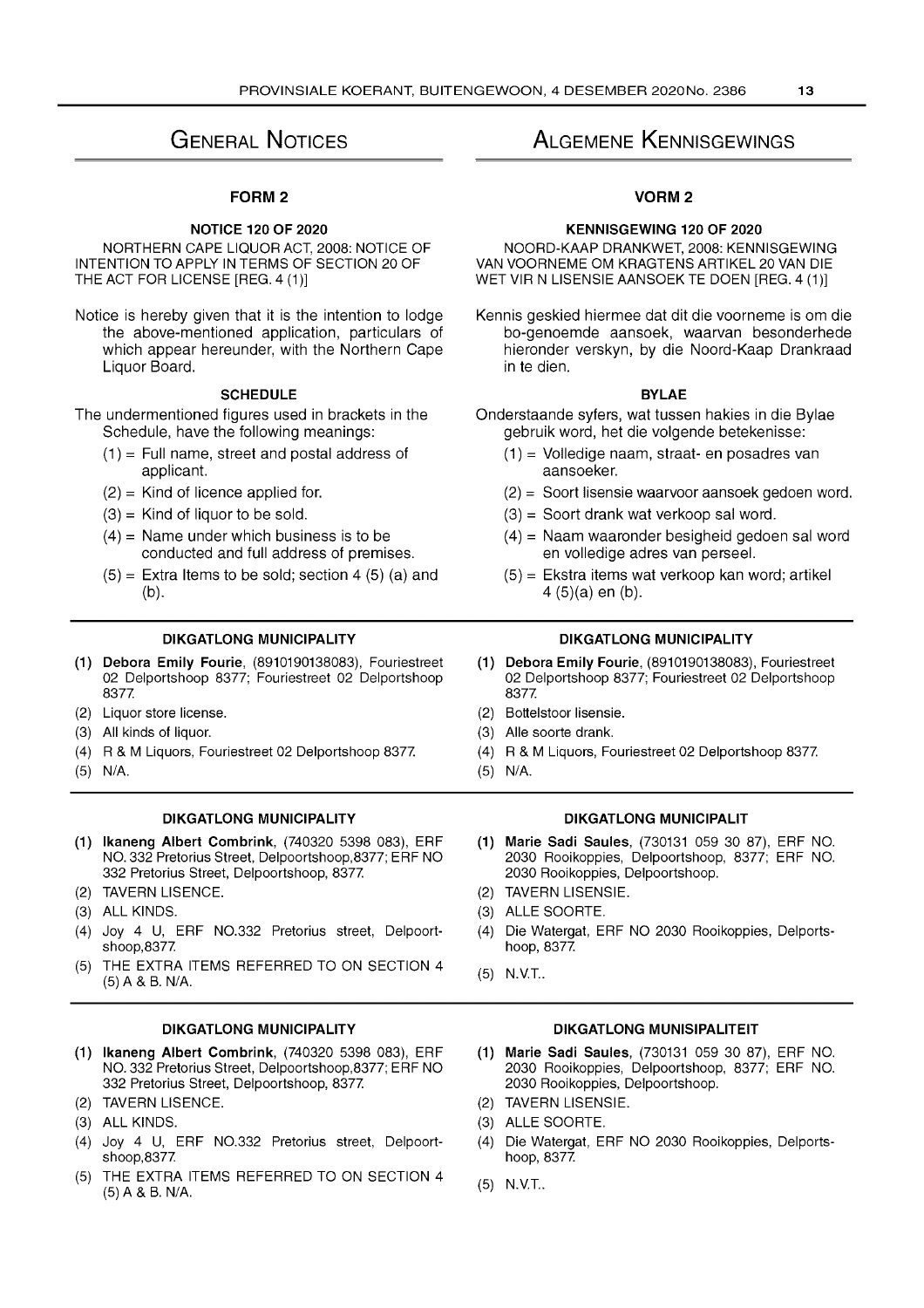# HANTAM

- (1) LUCAS JACOBUS VAN WYK, (4506025042088), 28 CHURCH STREET, CALVINIA; PO BOX 721, STRAND, 7139.
- (2) LIQUOR STORE LICENCE.
- (3) ALL KINDS.
- (4) TOPS CALVINIA, ERF 131, 28 CHURCH STREET, CALVINIA.
- (5) SECTION4(5)(b).

#### KAI !GARIB MUNICIPALITY

- (1) BLOEMSMOND DRANKWINKEL (PTY) LTD, (2020/856386/07), LOT 79 , KANONEILAND, NORTH-ERN CAPE, 8810; P.O BOX 3296, UPINGTON, NORTH-ERN CAPE,8800.
- (2) LIQUOR STORE.
- (3) ALL KINDS.
- (4) BLOEMSMOND DRANKWINKEL, PORTION 9 OF THE FARM BLOEMSMOND, NO.455.
- $(5)$  4(5)(a) and 4(5)(b).

#### KHAI MA

- (1) Zchandt Gillian Lategan, (8306015051082), 405 Welkom street Blyvooruitsig Pofadder; 405 Welkom street Blyvooruitsig Pofadder 889.
- (2) Tavern.
- (3) All kind of liquor.
- (4) Z G L Tavern, Erf 397 situated 397 Hoofweg Blyvooruitsig Pofadder 889.
- (5) N/A.

#### KHAI MA

- (1) Zchandt Gillian Lategan, (8306015051082), 405 Welkom street Blyvooruitsig Pofadder; 405 Welkom street Blyvooruitsig Pofadder 889.
- (2) Liquor Store.
- (3) All kind of liquor.
- (4) Z G L Liquor Store, Erf 397 situated 397 Hoofweg Blyvooruitsig Pofadder 889.
- (5) Permission to sell extra items section 4(5)(a)and (b).

#### KHEIS

- (1) LIVINGSTONE LEROY MJILA, (9203175249086), 35 JEUG STREET, WEGDRAAI, GROBLERSHOOP; 35 JEUG STREET, WEGDRAAI, GROBLERSHOOP
- (2) LIQUOR STORE.
- (3) ALL KINDS OF LIQUOR.
- (4) WEGDRAAI BOTTLE STORE, 35 JEUG STREET, WEGDRAAI, GROBLERSHOOP.
- (5) SECTION 4(5)(a)(b).

#### HANTAM

- (1) LUCAS JACOBUS VAN WYK, (4506025042088), 28 KERKSTRAAT, CALVINIA; POSBUS 721, STRAND, 7139.
- (2) DRANKWINKELLISENSIE.
- (3) ALLE SOORTE.
- (4) TOPS CALVINIA, ERF 131, 28 KERKSTRAAT, CAL-VINIA.
- (5) ARTIKEL 4(5)(b).

#### KAI !GARIB MUNISIPALITEIT

- (1) BLOEMSMOND DRANKWINKEL (PTY) LTD, (2020/856386/07), PERSEEL 79 KANONEILAND, NOORD KAAP, 8810; POSBUS 3296, UPINGTON, NORTHERN CAPE, 8800.
- (2) DRANKWINKEL LlSENSIE.
- (3) ALLE SOORTE.
- (4) BLOEMSMOND DRANKWINKEL, GEDEELTE 9 VAN DIE PLAAS BLOEMSMOND, NO. 455.
- $(5)$  4(5)(a) & 4(5)(b).

#### KHAI MA

- (1) Zchandt Gillian Lategan, (8306015051082), Welkom straat 405 Blyvoouitsig Pofadder 889; Welkom straat 405 Blyvooruitsig Poladder 889.
- (2) Tavern.
- (3) Aile soort drank.
- (4) Z G L Tavern, Hoofweg 397 Blyvooruitsig Pofadder erf 397.
- (5) NVT.

#### KHAI MA

- (1) Zchandt Gillian Lategan, (8306015051082), Welkom straat 405 Blyvoouitsig Pofadder 889; Welkom straat 405 Blyvooruitsig Pofadder 889.
- (2) Drankwinkel.
- (3) Aile soort drank.
- (4) Z G L Drankwinkel, Hoofweg 397 Blyvooruitsig Pofadder erf 397.
- (5) Toestemming om ekstra items te verkoop artikel 4(5) (a)en(b).

#### KHEIS

- (1) LIVINGSTONE LEROY BONGANI MJILA, (9203175249086), ERF 35, JEUG STREET, WEG-DRAAI, GROBLERSHOOP; N/A.
- (2) BOTTLE STORE.
- (3) ALL KINDS OF LlQOUR.
- (4) WEGDRAAI BOTTLE STORE, ERF 35, JEUG STREET, WEGDRAAI, GROBLERSHOOP
- (5) SECTION 4(5)(a)(b).